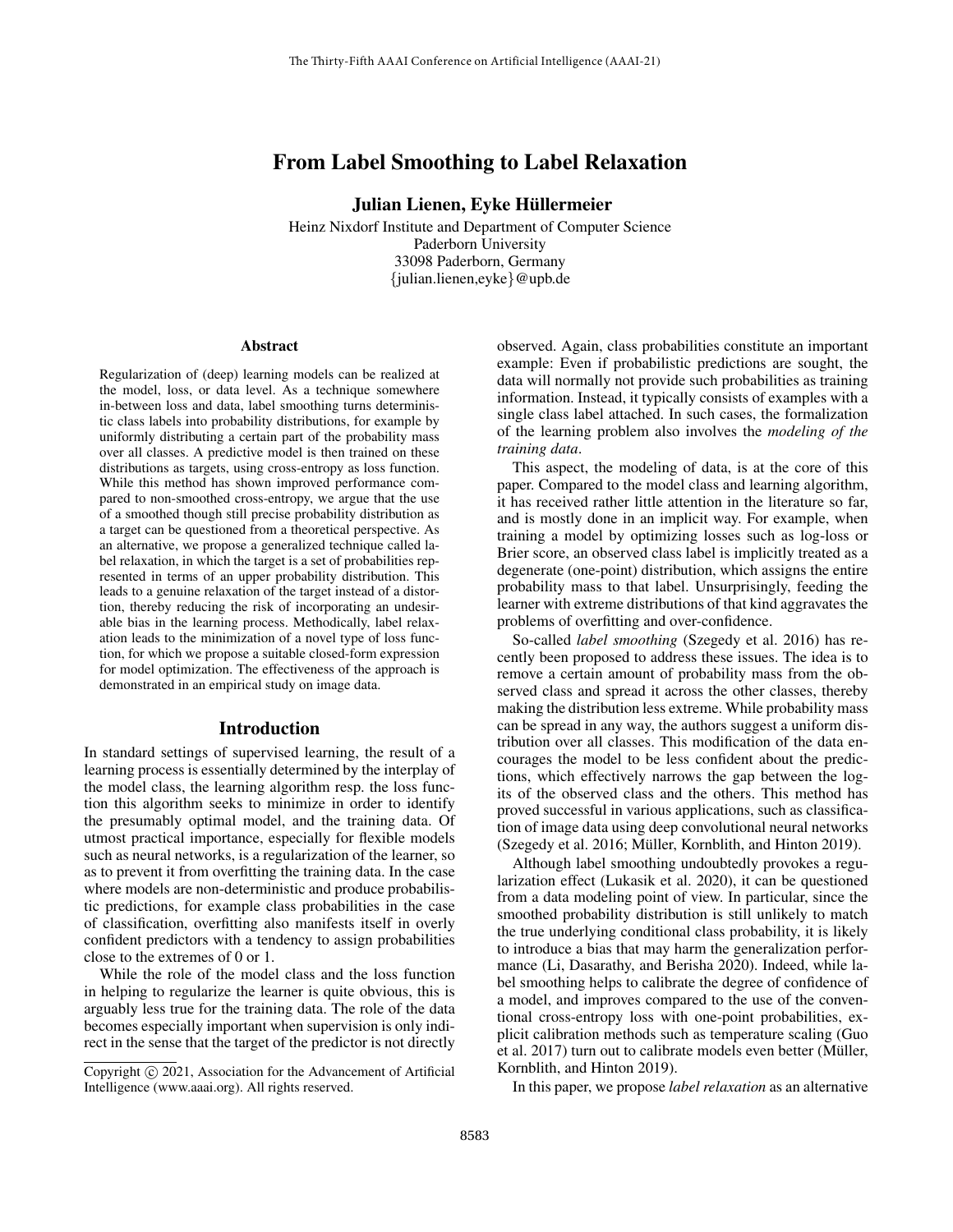approach to data modeling. To avoid a possibly undesirable bias, the key idea is to replace a degenerate probability distribution associated with an observed class label, not by a single smoothed distribution, but by a larger *set* of candidate distributions. All distributions in this set still assign the highest probability to the observed class, but the concrete degree is not fixed, and the remaining mass can be distributed freely over the other classes. This way, the learner itself can decide on the most appropriate distribution. In other words, instead of predetermining an alleged ground-truth distribution as a target, this distribution will be determined in a data-driven way as a result of the learning process itself.

To put label relaxation into practice, we devise a suitable generalization of the Kullback-Leibler (KL) divergence loss, which is able to compare a predicted probability distribution with a class of candidate distributions. The effectiveness of learning by minimizing this generalized loss is demonstrated on commonly used image datasets. While being competitive to label smoothing and other related regularization techniques in terms of classification performance, label relaxation does indeed improve in terms of calibration, i.e., accurate estimation of probabilities, often even compared to explicit calibration techniques that require extra data.

## Related Work

As already said, different actions could be taken to improve learning, including the manipulation or modification of the original training data. In this regard, one can distinguish between methods acting on the instance, feature, and label level. While there are approaches to augment the instance set, e.g., by synthetically generating additional training examples (Cireşan et al. 2010; Krizhevsky, Sutskever, and Hinton 2012), or to introduce noise in the input features (e.g., (Vincent et al. 2008; van der Maaten et al. 2013)), our focus is on the adjustment of the labels.

One of the most prominent approaches of this kind, label smoothing (Szegedy et al. 2016), was already mentioned. It turns deterministic observations of class labels into probability distributions, assigning a predefined amount of probability mass to the non-observed classes; by default, a uniform distribution is used for that purpose. The newly generated targets are then used together with a conventional crossentropy loss. As a result, the learner no longer tries to perfectly predict the original class (with probability 1), which may lead to drastic differences among the class logits and cause numerical instabilities. Label smoothing has been applied successfully not only to the domain of image classification, but also to other domains such as machine translation. More recently, Müller, Kornblith, and Hinton (2019) observed a calibration effect produced through label smoothing. Moreover, the authors analyzed the activation patterns in penultimate layers in neural networks. Apparently, label smoothing supports a regular distribution of the classes in these layers, in which clusters of instances associated with a class are well separated and tend to be equi-distant. Additionally, label smoothing has also turned out to be effective against label noise (Lukasik et al. 2020).

While label smoothing in its original form distributes probability mass to the non-observed classes uniformly, distributions other than uniform are of course conceivable. Although the work does not directly build upon label smoothing, (Hinton, Vinyals, and Dean 2015) follows a similar approach. Here, a teacher network predicts target probabilities which are then used for training a student network to *distill* the teacher's knowledge. In a different approach, a bootstrapping technique is proposed that makes use of the model's own distribution to adjust the training labels (Reed et al. 2015). Similarly, self-distillation approaches gathering the target labels from the model itself have shown regularizing effects to improve generalization performance (Zhang et al. 2019; Yun et al. 2020).

As an alternative approach to prevent the model becoming too overconfident and closely related to label smoothing, Pereyra et al. (2017) propose the penalization of confident distributions by adding the negative entropy of the predicted distribution to the original loss. Following this principle, Dubey et al. (2018) transfer the method to fine-grained classification. Related to this, with similar effects, the socalled focal loss (Lin et al. 2020) aims to reduce the loss for "well-classified" instances, i.e., predictions close to the actual target, by dynamically scaling cross-entropy loss. With this, designed to cope with class imbalance in object detection problems, the danger of overconfidence is reduced by flattening the loss near the true target and, thereby, shrinking the gradients for confident predictions.

In addition to the approaches outlined above, further ideas to adjust the given labels in order to achieve better generalization properties can be found in the literature. For instance, the approach by Xie et al. (2016) randomly flips targets with a fixed probability, resulting in training on a dataset ensemble with shared weights. As a result, an averaging effect lowers the risk of overfitting. Motivated by (Hinton, Vinyals, and Dean 2015), Li et al. (2017) propose a related distillery approach considering noisy side information. Bagherinezhad et al. (2018) describe a model that iteratively refines label probabilities from previous model predictions in a chain of multiple networks. By refining the labels over all models, data is augmented by soft targets to prevent overfitting.

In neural network learning, the predicted probabilities should ideally match the true distribution. However, as shown empirically by Guo et al. (2017), modern neural networks tend to be calibrated very poorly. While there exists a wide range of calibration methods, including isotonic regression (Zadrozny and Elkan 2002), Bayesian binning techniques (Naeini, Cooper, and Hauskrecht 2015), or beta calibration (Kull, Filho, and Flach 2017), a simple technique called temperature scaling proved to provide strong performance compared to its competitors (Guo et al. 2017). However, most calibration methods require additional data to determine the calibration parameters, being left with less data for training the model. Typically, this comes with a loss of generalization performance. Although label smoothing reduces the calibration error compared to non-smoothed training, it is still slightly inferior to temperature scaling (Müller, Kornblith, and Hinton 2019).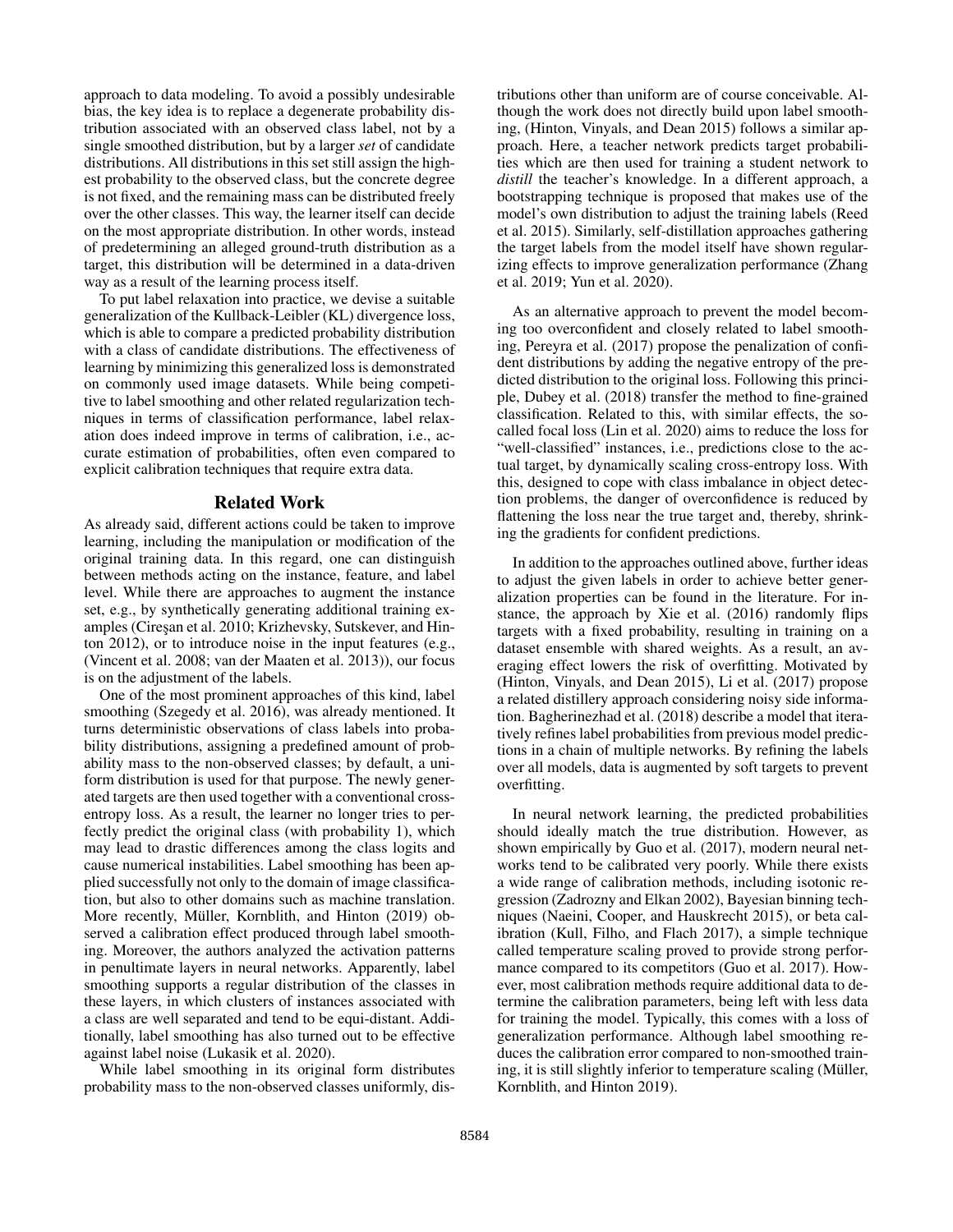# Label Relaxation

In the following, we detail our idea of label relaxation as an alternative to label smoothing, i.e., the idea of modeling deterministic data, namely observed class labels, in terms of a set of probability distributions instead of a single target distribution. We also propose a generalization of an underlying loss function, which compares probabilistic predictions with a set of candidate distributions, and derive a closed-form expression for the case of the KL divergence.

#### **Motivation**

Consider a conventional setting of supervised learning, in which we are interested in learning a probabilistic classifier  $\hat{p}$  :  $\mathcal{X} \longrightarrow \mathbb{P}(\mathcal{Y})$ , where  $\mathcal{X}$  is an instance space,  $\mathcal{Y} = \{y_1, \dots, y_K\}$  a set of class labels, and  $\mathbb{P}(\mathcal{Y})$  the space of probability distributions over  $\mathcal Y$ . To this end, we typically proceed from training data  $\mathcal{D} = \{(\boldsymbol{x}_i, y_i)\}_{i=1}^N \subset \mathcal{X} \times \mathcal{Y},$ i.e., observations in the form of instances labeled by one of the classes. Thus, even if we assume a ground-truth (conditional) probability distribution  $p_i^* = p^* ( \cdot | x_i)$  to exist for each  $x_i \in \mathcal{X}$ , this distribution will normally not be provided as training information. Instead, the training will be based on the deterministic label  $y_i$ , which is (explicitly or implicitly) treated as a degenerate (one-point) distribution  $p_i \in \mathbb{P}(\mathcal{Y})$ such that  $p_i(y_i | \mathbf{x}_i) = 1$  and  $p_i(y | \mathbf{x}_i) = 0$  for  $y \neq y_i$ .

Needless to say, making the realistic assumption of a nondeterministic dependency between  $X$  and  $Y$ , the true distribution  $p_i^*$  will normally be less extreme than the surrogate  $p_i$ . Therefore, providing the former as training information may suggest a level of determinism that is actually not warranted. As a consequence, the learner will be encouraged to make extreme predictions, which suggests a high degree of confidence, leading to biased probability estimates and a tendency to overfit the training data — all the more when training flexible models such as neural networks.

In label smoothing, a surrogate distribution  $p$  is replaced by a less extreme surrogate  $p^s = (1 - \alpha)p + \alpha u$  as a target for the learner, where  $u \in \mathbb{P}(\mathcal{Y})$  is a fixed distribution and  $\alpha \in (0, 1]$  a smoothing factor. As shown by Szegedy et al. (2016), the resulting cross-entropy  $H$ , which often serves as a loss function for the learner, for a prediction  $\hat{p} \in \mathbb{P}(\mathcal{Y})$  is of the form

$$
H(p^s, \hat{p}) = (1 - \alpha)H(p, \hat{p}) + \alpha H(u, \hat{p})
$$
  
=  $(1 - \alpha)H(p, \hat{p}) + \alpha (D_{KL}(u||\hat{p}) + H(u))$ .

Since  $H(p) = 0$  for a degenerate p, the first term on the right-hand side simplifies to  $H(p, \hat{p}) = D_{KL}(p||\hat{p}) +$  $H(p) = D_{KL}(p||\hat{p})$ , with  $D_{KL}$  the Kullback-Leibler divergence. Moreover, assuming u to be independent of  $\hat{p}$ ,  $H(u)$ can be treated as a constant with no influence on loss minimization. Furthermore, as pointed out by Szegedy et al. (2016), the divergence  $D_{KL}(u||\hat{p})$  essentially corresponds to the negative entropy of  $\hat{p}$  for the case where u is the uniform distribution. Thus, we eventually end up with a loss function of the form

$$
L(p^s, \hat{p}) = (1 - \alpha) D_{KL}(p||\hat{p}) + \alpha H(\hat{p}) , \qquad (2)
$$

i.e., a loss that augments the original cross-entropy loss by a penalty that enforces a higher entropy for the prediction  $\hat{p}$ ,

and which hence serves the purpose of regularization, as empirical results have confirmed (Pereyra et al. 2017). Training a learner with the loss (2) will obviously lead to less extreme predictions (for  $\alpha = 1$ , the learner will always predict the uniform distribution on  $\mathcal{Y}$ ).

Thus, there are different ways of looking at label smoothing. According to what we just explained, it can be seen as a regularization technique, which may explain its practical usefulness. On the other side, coming back to the discussion we started with, it can also be seen as an attempt at presenting the training information in a more "faithful" way: A smoothed target probability  $p<sup>s</sup>$  is arguably more realistic than a degenerate distribution  $p$  assigning the fully probability mass to a single class label.

However, it is still unlikely that the adjusted distribution  $p<sup>s</sup>$  matches the ground-truth  $p<sup>*</sup>$ . Therefore, using  $p<sup>s</sup>$  as a more or less arbitrary target, the learner will still be biased in a possibly undesirable way. Related to this, one may wonder whether a systematic penalization of the learner for "overly correct" predictions, i.e., predictions  $\hat{p}$  that are closer to the original  $\overline{p}$  (the truly observed class label) than  $p^s$ , is indeed appropriate. At least in some cases, such predictions could be justified, and indeed be closer to the ground-truth.

As a presumably better but at least more faithful representation of our knowledge about the ground-truth  $p^*$ , we propose to replace the original target p by a *set*  $Q \subset \mathbb{P}(\mathcal{Y})$ of candidate probabilities that are "sufficiently close" to the original target  $p$ . While the replacement of  $p$  by a single distribution  $p^s$  can be seen as a distortion of the original target, this can be considered as a *relaxation* of the target: As long as the learner predicts any distribution  $\hat{p} \in Q$  inside the candidate set, it should not be penalized at all, i.e., the loss should be 0. This is to some extent comparable to the use of loss functions like the  $\epsilon$ -insensitive loss in support vector regression, where the loss is 0 in the  $\epsilon$ -neighborhood of the original target; essentially, this means that the original target, which is a real number, is relaxed and replaced by a set in the form of an interval.

Note that, by using set-valued targets  $Q_i$  for the training instances  $x_i$ , a regularization effect can also be expected: By accepting all predictions as correct that are sufficiently close to the original target distribution, the learner is still allowed to produce extreme predictions but no longer urged to do so. Instead, the learner is more flexible and can freely choose a target  $p_i^r \in Q$  that appears most appropriate. Since the  $p_i^r$ are the result of a learning process and determined in a datadriven way, one expects them to be closer to the  $p_i^*$  than the surrogates  $p_i^s$ , which are chosen arbitrarily. This is completely in line with the idea of *data disambiguation* in the context of learning from set-valued data (Hüllermeier and Cheng 2015). See Fig. 1 for an illustration of the conceptual differences between label smoothing and label relaxation.

#### Loss Formulation

To formalize the ideas sketched above, we leverage the theory of imprecise probabilities (Walley 1991). A convenient way to express a set of probability distributions is to provide *upper probabilities*, i.e., upper bounds on the probabilities of events. So-called *possibility distributions*  $\pi : \mathcal{Y} \longrightarrow [0, 1]$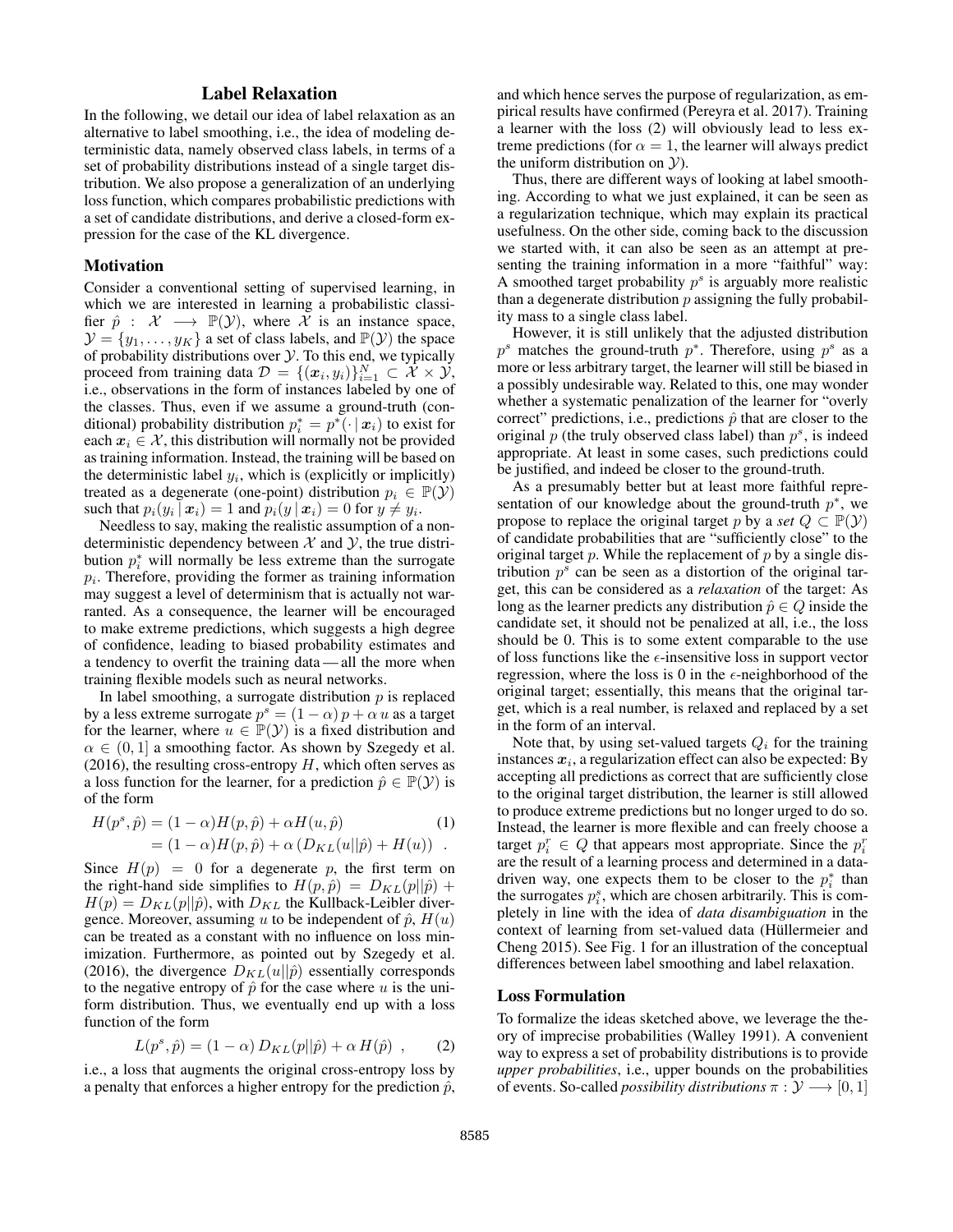

Figure 1: An illustration of label smoothing (left) and label relaxation (right), using a barycentric representation, in which points correspond to (3-class) distributions and probabilities are given by the lengths of the projections to the sides of the triangle. In the former, the original distribution  $p$  (in the lower right corner) is shifted toward the uniform distribution  $u$ , and the loss of a prediction  $\hat{p}$  depends on the (KL) distance to  $p^s$ , hence on the distance to p as well as u. In label relaxation,  $p$  is replaced by a set  $Q$  of distributions, indicated by the shaded region. The learner is free to choose any of the distributions inside this set (non-filled circles inside the region), and the loss is determined by the minimal distance between  $\hat{p}$  and any of the distributions in  $\mathcal{Q}$  (filled red circle).

are often interpreted in this way (Dubois and Prade 2004), i.e., in the sense that  $\pi(y)$  is an upper bound on  $p^*(y)$ . More generally, since a possibility distribution  $\pi$  induces a measure  $\Pi$  on  $\mathcal Y$  defined by  $\Pi(Y) = \max_{y \in Y} \pi(y)$  for all  $Y \subseteq \mathcal{Y}$ , the set of probability distributions associated with a distribution  $\pi$  is given by

$$
Q_{\pi} := \left\{ p \in \mathbb{P}(\mathcal{Y}) \, | \, \forall \, Y \subseteq \mathcal{Y} : \sum_{y \in Y} p(y) \le \max_{y \in Y} \pi(y) \right\} \; .
$$

Note that a possibility distribution  $\pi$  is assumed to be normalized in the sense that  $\pi(y) = 1$  for at least one  $y \in Y$ . In other words, there is at least one alternative that appears completely plausible. In our case, this alternative naturally corresponds to the class label that has actually been observed for a training instance: Potentially, this class may have a (conditional) probability of 1.

However, by assigning a certain degree  $\pi(y) > 0$  of possibility also to the other classes, we can express that these classes are not completely excluded either. More specifically, consider a distribution of the following kind:

$$
\pi_i(y) = \begin{cases} 1 & \text{if } y = y_i \\ \alpha & \text{if } y \neq y_i \end{cases}
$$

where  $\alpha \in [0, 1]$  is a parameter. By definition, the associated set  $Q_{\pi_i}^{\alpha}$  is then given by the set of probability distributions p that assign a probability mass of *at most* 1 to the observed class  $y_i$  and *at most*  $\alpha$  to the other classes:

$$
Q_i^{\alpha} := \left\{ p \in \mathbb{P}(\mathcal{Y}) \, | \, \sum_{y_i \neq y \in \mathcal{Y}} p(y) \leq \alpha \right\} \tag{3}
$$

Replacing the class labels  $y_i$  observed as training information by sets  $Q_i^{\alpha}$  as new targets for the learner, we need to define a suitably generalized loss function  $L^*$ . Since the learner



Figure 2: A comparison of the different losses discussed in this paper for binary classification. Left: Cross-entropy losses with and without label smoothing. Right: LR loss  $L^*$ based on the Kullback-Leibler divergence.

is still assumed to produce probabilistic predictions, the loss should be able to compare a predicted distribution  $\hat{p}_i$  with a candidate set  $Q_i^{\alpha}$ . According to what we said before, namely that a prediction inside  $Q_i^{\alpha}$  should be considered as perfect, a natural definition is

$$
L^*(Q, \hat{p}) := \min_{p \in Q} L(p, \hat{p}), \tag{4}
$$

where  $L$  is a standard loss on probability distributions, i.e., a loss  $L : \mathbb{P}(\mathcal{Y})^2 \longrightarrow \mathbb{R}$ . Interestingly, (4) can be seen as a special case of what has been introduced under the notion of *optimistic superset loss* in the context of superset learning (Hüllermeier and Cheng 2015), and more recently as *infimum loss* by Cabannes, Rudi, and Bach (2020). In the following, we shall refer to (4) as *label relaxation* (LR) loss.

As a theoretically convenient case, instantiating L with the Kullback-Leibler divergence, that is,

$$
L(p, \hat{p}) := D_{KL}(p||\hat{p}) = \sum_{y \in \mathcal{Y}} p(y) \log \frac{p(y)}{\hat{p}(y)},
$$

(4) simplifies as follows for sets  $Q_i^{\alpha}$  of the form (3):

$$
L^*(Q_i^{\alpha}, \hat{p}_i) = \begin{cases} 0 & \text{if } \hat{p}_i \in Q_i^{\alpha} \\ D_{KL}(p_i^r || \hat{p}_i) & \text{otherwise} \end{cases}, \quad (5)
$$

where

$$
p_i^r(y) = \begin{cases} 1 - \alpha & \text{if } y = y_i \\ \alpha \cdot \frac{\hat{p}_i(y)}{\sum_{y' \neq y_i} \hat{p}_i(y')} & \text{otherwise} \end{cases}
$$
 (6)

We refer to the technical appendix for a formal proof of this result.

Fig. 2 shows a comparison of label smoothing (crossentropy losses with and without smoothing, left side) with our label relaxation loss (right side). As can be seen (and is proven in the appendix),  $L^*$  based on the Kullback-Leibler divergence is convex, which makes the optimization computationally feasible. Moreover, label smoothing is not monotone and again increases for predictions close to 1, while the LR loss vanishes for values  $\geq 1-\alpha$ . This cut reflects the relaxation of the problem. For multi-class problems, since the proposed label relaxation loss projects the predicted probabilities from  $\hat{p}_i$  according to its own distribution to  $p_i^r$ , it is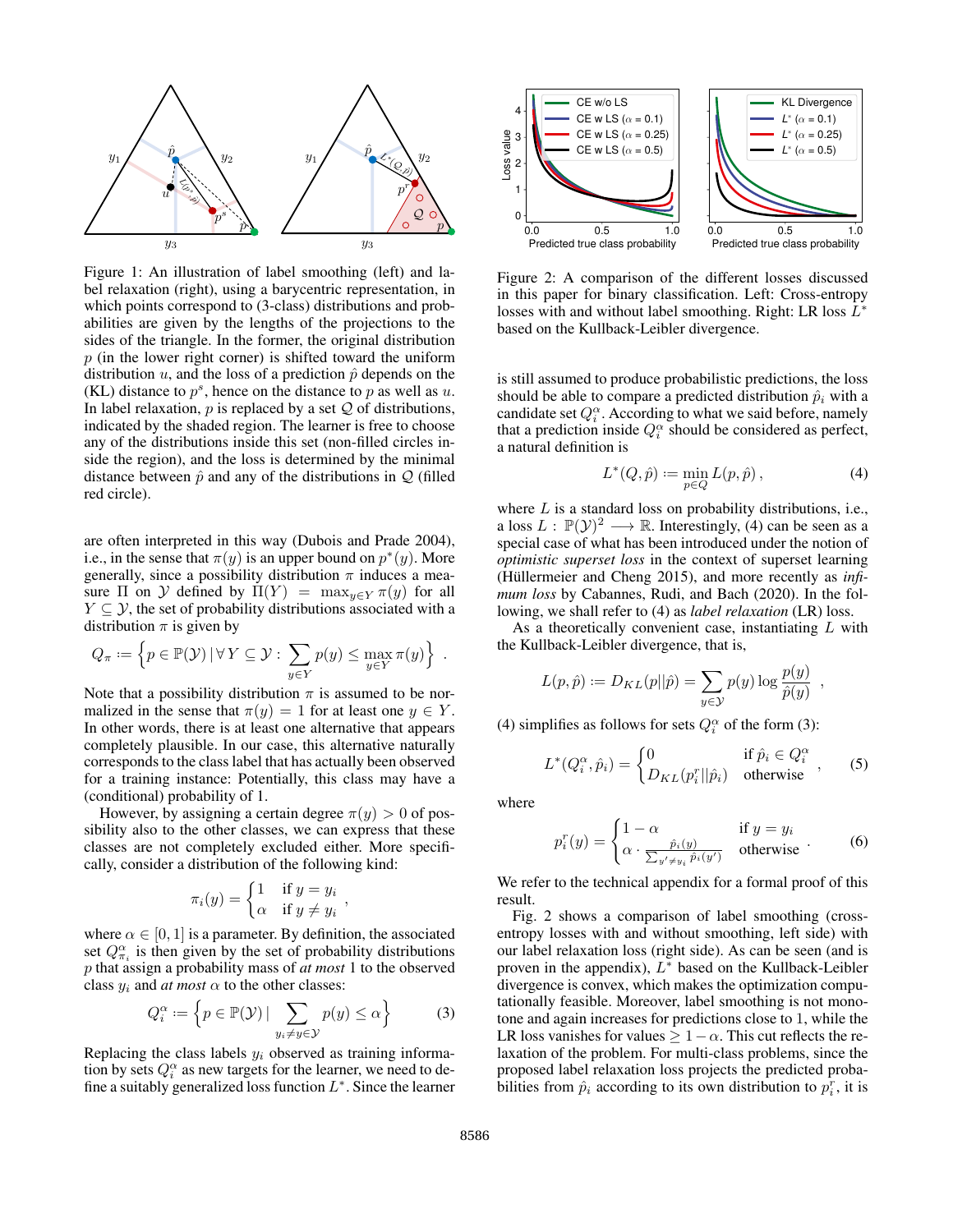invariant to the concretely predicted probabilities for classes not equal to the observed class.

Interestingly, the resulting losses as shown in Fig. 2 for varying  $\alpha$  parameters seem to be very related to the focal loss as introduced in (Lin et al. 2020). However, while the focal loss deemphasizes predictions in the "well-classified" region by *almost* flat regions, our loss completely eliminates the loss in such a region for the genuine relaxation.

# Evaluation

To demonstrate the effectiveness of label relaxation, an empirical evaluation on image classification datasets assessing the classification performance and calibration is conducted.

## Experimental Setting

Within the empirical evaluation of our method proposal, we compare models trained by conventional cross-entropy (CE), label smoothing (LS), confidence penalizing (CP) as described by Pereyra et al. (2017), and the focal loss (FL) of Lin et al. (2020) to our label relaxation (LR) approach. To this end, we study the performances on neural networks for the task of image classification. Although the losses are completely general and not specifically tailored to any domain, this problem serves as a good representative and has been used in related studies in the past.

In addition to assessing the generalization accuracy in terms of the classification rate, we also measure the degree of calibration of the networks, i.e., the quality of the predicted class probabilities. To this end, we use the estimated expected calibration error (ECE) as done by Guo et al. (2017). This measure requires probabilities to be discretized through binning, and as suggested by Müller, Kornblith, and Hinton (2019), we fix the number of bins to 15. To compare label smoothing and our approach with explicit calibration methods, non-calibration and temperature scaling (Guo et al. 2017) serve as baselines.

Within our study, we consider MNIST (LeCun et al. 1998), Fashion-MNIST (Xiao, Rasul, and Vollgraf 2017), CIFAR-10 and CIFAR-100 (Krizhevsky and Hinton 2009) as image datasets. While MNIST and Fashion-MNIST both have 60k training and 10k test examples, CIFAR-10 and CIFAR-100 each consist of 50k training and 10k test instances. For the first two datasets, we train our models on a simple fully connected, ReLU activated neural network structure with two hidden layers consisting of 1024 neurons each. For the latter two datasets, we train the commonly used deep architectures VGG16 (Simonyan and Zisserman 2015), ResNet56 (V2) (He et al. 2016) and DenseNet-BC-100-12 (Huang et al. 2017). While we repeated every experiment for MNIST and Fashion-MNIST with 10 different seeds, we run each of the latter experiments 5 times. The runs were conducted on 20 Nvidia RTX 2080 Ti and 10 Nvidia GTX 1080 Ti GPUs.

For a fair comparison, all hyperparameters are fixed, except the parameter  $\alpha$  in the case of label relaxation and smoothing loss,  $\beta$  as degree of confidence penalization in CP, and  $\gamma$  as being used to adjust the focal loss. For every combination of model and dataset, we empirically determined hyperparameters (such as the learning rate schedule

and additional regularization) that work reasonably well for all losses. Since all losses are quite similar to each other, this was possible without favoring some of them while putting others at a disadvantage. To diminish regularization effects by additional means, we tried to exclude other techniques (such as extensive weight decay or Dropout (Srivastava et al. 2014)) as much as possible, thereby emphasizing the effect of the different loss functions while still achieving performances close to the originally published results.

To optimize the models, SGD with a Nesterov momentum of 0.9 has been used as optimizer. In all experiments, the batch size has been fixed to 64. Depending on the model, we set the initial learning rates to 0.01 (VGG), 0.05 (simple dense), and 0.1 (ResNet and DenseNet). For each model, we optimized the learning rate schedule for generalization performance by dividing the learning rate by a constant factor (ranging from 0.1 to  $\sqrt{0.1}$ ). We trained for either 25 (MNIST), 50 (Fashion-MNIST), 200 (CIFAR-10), or 300 (CIFAR-100) epochs. Furthermore, we used data augmentation by randomly horizontally flipping and shifting the input images in width and height. We refer to the appendix for a more comprehensive overview of the fixed hyperparameters.

Since the parameters  $\alpha$  for LR and LS,  $\beta$  for CP, and  $\gamma$  for FL are of critical importance, they have been optimized separately on a separate hold-out validation set consisting of  $1/6$  of the original training data. In the first experiments, we optimize this parameter for the highest classification rate, whereas in the second evaluation, we focus on a low ECE. In both cases, we assessed values  $\alpha \in \{0.01, 0.025, 0.05, 0.1, 0.2, 0.3, 0.4\}, \beta \in$  $\{0.1, 0.3, 0.5, 1, 2, 4, 8\}$ , and  $\gamma \in \{0.1, 0.2, 0.5, 1, 2, 3.5, 5\}$ as suggested as reasonable parameters in the corresponding publications. The best model is then retrained on the original training data and evaluated on a separate test set. For each seed, the original training and test splits are merged and resampled to increase the variance of the experiments. This way, we achieve a better estimation of the generalization error. However, as a consequence, the presented results are not directly comparable to previously published results based on the original splits, although this special case is also covered in our experiments.

For temperature scaling, a separate hold-out validation set is used to optimize the parameter  $T$  among the values  $T \in \{0.25, 0.5, 0.75, 1, 1.1, 1.2, \ldots, 2, 2.5, 3\}$ . This parameter highly depends on the actually trained model and does not generalize well, i.e., a value performing well on an inner optimization run does not necessarily imply good calibration on the model finally trained. Therefore, the evaluation scenario is slightly different compared to the optimization of  $\alpha$ : For the latter, as opposed to the case of temperature scaling, the hold-out validation set is included in the final training using the optimized parameters. This can be regarded as the price being paid for explicitly calibrating the model with temperature scaling, as opposed to the implicit calibration achieved by label smoothing and label relaxation. Here, we use 15% of the training data for calibration, which is almost comparable to the validation set used for optimizing  $\alpha$ .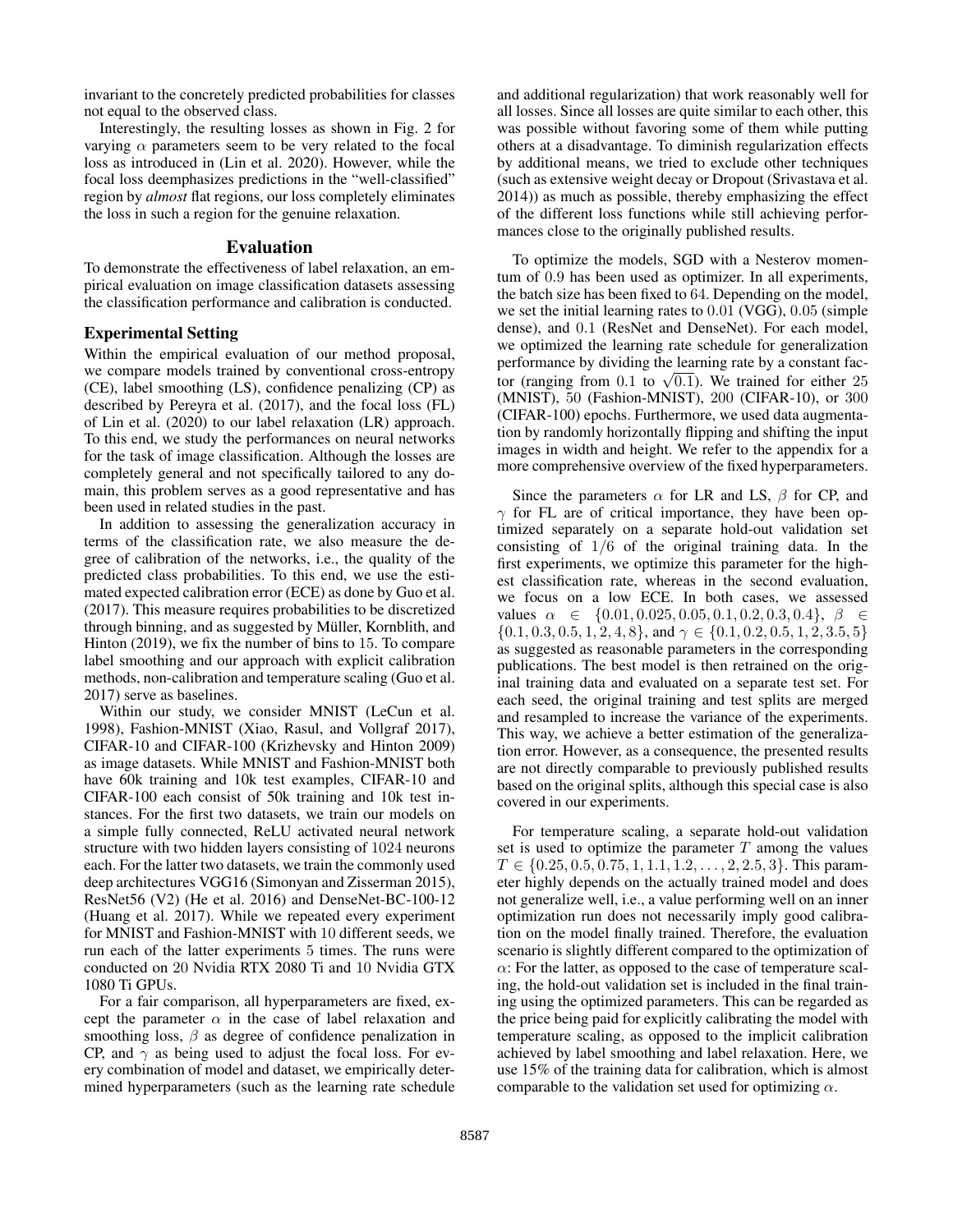|                                   | <b>MNIST</b>      |                   | Fashion-MNIST     | Avg. Rank         |                             |                |
|-----------------------------------|-------------------|-------------------|-------------------|-------------------|-----------------------------|----------------|
| Loss                              | Acc.              | <b>ECE</b>        | Acc.              | <b>ECE</b>        | Acc.                        | <b>ECE</b>     |
| $CE (\alpha = 0)$                 | $0.985 \pm 0.002$ | $0.010 + 0.001$   | $0.912 + 0.003$   | $0.129 \pm 0.184$ | $\mathcal{D}_{\mathcal{L}}$ | 3.5            |
| LS ( $\alpha$ opt. for acc.)      | $0.988 \pm 0.001$ | $0.106 + 0.144$   | $0.915 + 0.002$   | $0.155 \pm 0.128$ | $\mathbf{1}$                | 5              |
| $CP$ ( $\beta$ opt. for acc.)     | $0.985 \pm 0.002$ | $0.012 + 0.002$   | $0.911 + 0.004$   | $0.075 + 0.005$   | 3                           | 3.5            |
| FL ( $\gamma$ opt. for acc.)      | $0.984 \pm 0.002$ | $0.009 \pm 0.002$ | $0.911 + 0.002$   | $0.062 \pm 0.002$ | 4.5                         | $\mathcal{L}$  |
| LR ( $\alpha$ opt. for acc.)      | $0.985 \pm 0.001$ | $0.007 \pm 0.002$ | $0.912 \pm 0.003$ | $0.059 + 0.008$   | $\mathcal{D}_{\mathcal{L}}$ | 1              |
| $CE (\alpha = 0, T \text{ opt.})$ | $0.983 \pm 0.001$ | $0.003 \pm 0.001$ | $0.908 + 0.004$   | $0.030 \pm 0.003$ | $\overline{4}$              | 2.5            |
| LS ( $\alpha$ opt. for ECE)       | $0.987 \pm 0.001$ | $0.014 \pm 0.001$ | $0.915 \pm 0.003$ | $0.016 \pm 0.002$ | $\mathbf{1}$                | 3.5            |
| $CP$ ( $\beta$ opt. for ECE)      | $0.984 \pm 0.001$ | $0.011 + 0.001$   | $0.911 \pm 0.003$ | $0.072 \pm 0.003$ | 2.5                         | $\overline{4}$ |
| FL ( $\gamma$ opt. for ECE)       | $0.982 \pm 0.001$ | $0.004 \pm 0.001$ | $0.907 \pm 0.003$ | $0.011 \pm 0.002$ | 5                           | 1.5            |
| LR ( $\alpha$ opt. for ECE)       | $0.985 \pm 0.002$ | $0.003 \pm 0.001$ | $0.911 \pm 0.003$ | $0.015 \pm 0.003$ | $\mathcal{D}_{\mathcal{L}}$ | 1.5            |

Table 1: Results on MNIST and Fashion-MNIST using a simple 2-layer dense architecture. Bold entries indicate the best combination with regard to the corresponding metric per dataset and optimization scheme. The resulting ranks are averaged over both datasets for the respective metric.

## **Results**

Table 1 shows the results of all assessed loss variants with regard to their classification performance and calibration error on MNIST and Fashion-MNIST. As can be seen, with a single exception, our label relaxation approach provides the lowest calibration error on both datasets regardless of the optimization target (accuracy or ECE). Although models trained with the focal loss deliver competitive calibration results, they generalize worse than LR optimized models. Label smoothing delivers the highest classification rate, while lacking calibration abilities. By still having a competitive classification rate compared to LS, our method offers a reasonable compromise between strong generalization (in terms of classification rate) and good calibration.

Since the accuracies on MNIST and Fashion-MNIST are already quite high, a more insightful evaluation is given by the experiments on CIFAR-10 and CIFAR-100, using multiple popular deep convolutional network architectures. Table 2 summarizes the results for both datasets and the different topologies. With few exceptions, LR minimizes the calibration error in terms of ECE among the assessed losses. At the same time, in accordance with the results presented before, it provides competitive classification rates. While FL-based models also yield relatively low calibration errors, they sometimes drop significantly in terms of classification performance (e.g., VGG16 and DenseNet-BC on CIFAR-100 optimized for ECE). Also, although temperature scaling uses separate data to explicitly optimize the temperature for a low calibration error, the implicit calibration of LR outperforms temperature scaling in most of the cases. Thus, relying on losses that implicitly calibrate models seems to be a reasonable strategy for model calibration.

To get a better overview of the presented results, Table 3 shows the resulting aggregated ranks for all datasets and models per metric and parameter optimization target (accuracy or ECE). For both optimization schemes, LR clearly dominates the other losses in terms of the calibration error. At the same time, the overall classification performance is reasonably close to the best loss, especially when applying

accuracy-based hyperparameter optimization. As the results demonstrate, it balances both metrics and provides a compelling alternative to the other losses, particularly for applications in which the aim is to predict probabilities matching the underlying true probabilities of the classes.

## Conclusion

We proposed label relaxation as an alternative to label smoothing, an established technique for preventing overfitting and over-confidence in classifier learning: Instead of replacing the original (degenerate) distribution associated with an observed class label by another, smoother yet still precise distribution, we relax the problem by letting the learner choose from a larger set of such distributions. This kind of "imprecisiation" of training data relieves the learner from the need to reproduce unrealistically definite observations, very much like label smoothing, but also allows it to predict probabilities in a flexible way. This flexibility appears to be important, not only for accurate classification, but even more so for producing less biased and better calibrated probability estimates.

These reflections are confirmed by an empirical study in image classification. Here, the calibration of deep convolutional neural network models could be improved without a loss in classification accuracy compared to label smoothing, penalizing confident output distributions and focal lossbased optimization. Label relaxation even outperforms explicit calibration methods like temperature scaling, which, due to requiring extra data for calibration, often pay with a drop in classification performance.

The idea of modeling targets in supervised learning in terms of imprecise probabilities, combined with the minimization of generalized losses penalizing deviations from the set of associated precise distributions, is very general and could be instantiated in various ways. Here, we considered the problem of classification and generalized the KL divergence. However, motivated by the promising empirical results, we also plan to look at other problems and other combinations of "data imprecisiation" and loss functions. Even-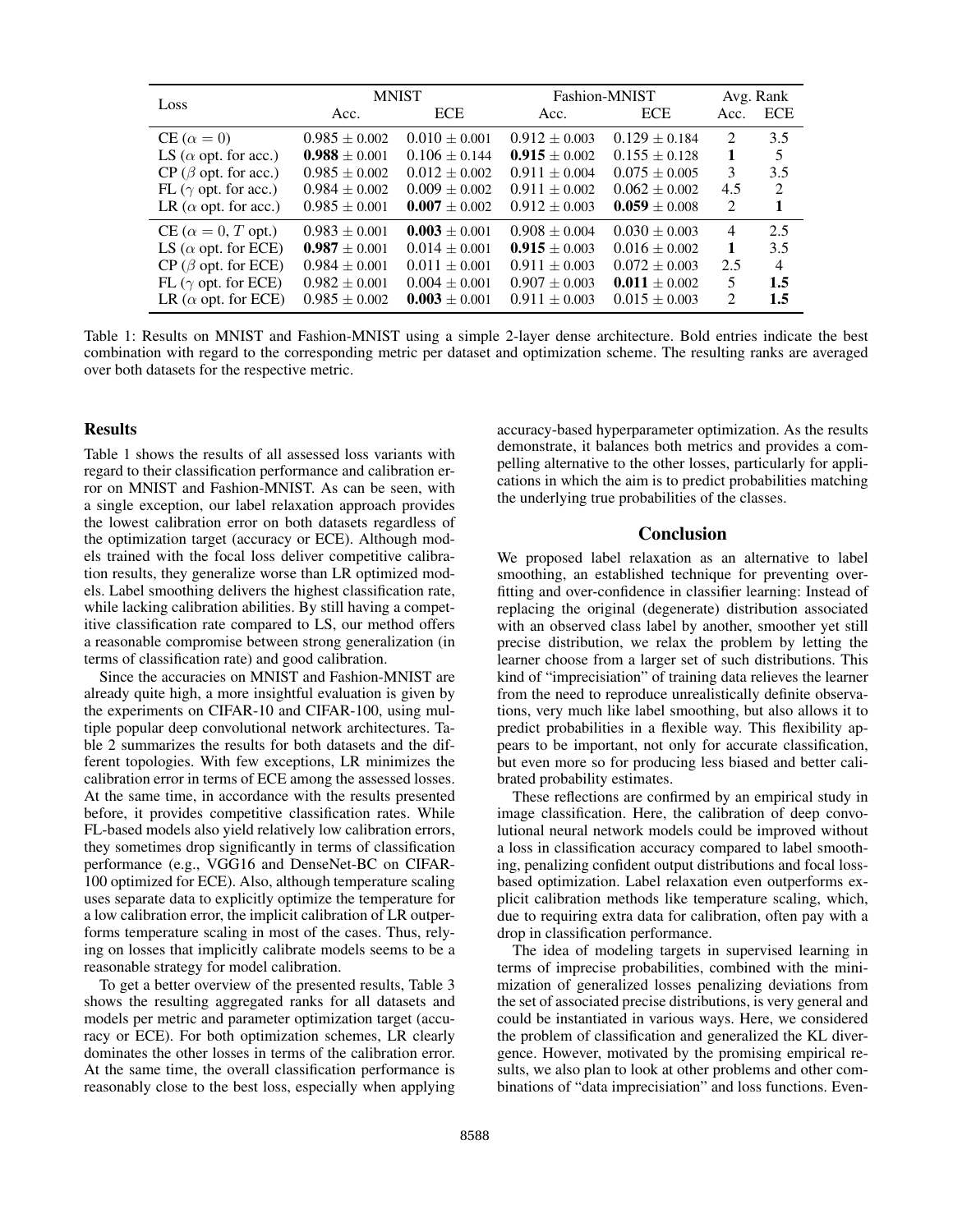|                           |                                   | CIFAR-10          |                   | CIFAR-100         |                   | Avg. Rank               |                |
|---------------------------|-----------------------------------|-------------------|-------------------|-------------------|-------------------|-------------------------|----------------|
| Model                     | Loss                              | Acc.              | <b>ECE</b>        | Acc.              | <b>ECE</b>        | Acc.                    | <b>ECE</b>     |
| VGG16                     | $CE (\alpha = 0)$                 | $0.930 \pm 0.002$ | $0.041 \pm 0.001$ | $0.708 \pm 0.003$ | $0.196 \pm 0.003$ | 1.5                     | 3.5            |
|                           | LS ( $\alpha$ opt. for acc.)      | $0.929 \pm 0.001$ | $0.148 \pm 0.119$ | $0.711 \pm 0.003$ | $0.149 \pm 0.049$ | 1.5                     | 3.5            |
|                           | $CP$ ( $\beta$ opt. for acc.)     | $0.927 \pm 0.001$ | $0.059 \pm 0.002$ | $0.703 \pm 0.003$ | $0.228 \pm 0.013$ | 3                       | 4.5            |
|                           | FL ( $\gamma$ opt. for acc.)      | $0.921 \pm 0.001$ | $0.038 \pm 0.004$ | $0.700 \pm 0.005$ | $0.190 \pm 0.009$ | 5                       | 2.5            |
|                           | LR ( $\alpha$ opt. for acc.)      | $0.927 \pm 0.002$ | $0.033 \pm 0.008$ | $0.701 \pm 0.006$ | $0.133 \pm 0.069$ | 3.5                     | $\mathbf{1}$   |
|                           | $CE (\alpha = 0, T \text{ opt.})$ | $0.922 \pm 0.001$ | $0.017 \pm 0.003$ | $0.689 \pm 0.005$ | $0.053 \pm 0.003$ | 3.5                     | $\mathfrak{2}$ |
|                           | LS ( $\alpha$ opt. for ECE)       | $0.932 \pm 0.002$ | $0.028 \pm 0.010$ | $0.711 \pm 0.003$ | $0.085 \pm 0.005$ | $\mathbf{1}$            | $\overline{4}$ |
|                           | $CP$ ( $\beta$ opt. for ECE)      | $0.922 \pm 0.003$ | $0.050 \pm 0.003$ | $0.700 \pm 0.004$ | $0.209 \pm 0.004$ | 3                       | 5              |
|                           | FL ( $\gamma$ opt. for ECE)       | $0.918 \pm 0.003$ | $0.027 \pm 0.001$ | $0.684 \pm 0.007$ | $0.048 \pm 0.014$ | 5                       | 2.5            |
|                           | LR ( $\alpha$ opt. for ECE)       | $0.926 \pm 0.001$ | $0.022 \pm 0.001$ | $0.703 \pm 0.006$ | $0.046 \pm 0.005$ | $\overline{c}$          | 1.5            |
|                           | $CE (\alpha = 0)$                 | $0.940 \pm 0.002$ | $0.041 \pm 0.002$ | $0.737 \pm 0.003$ | $0.126 \pm 0.003$ | 3                       | $\mathfrak{Z}$ |
|                           | LS ( $\alpha$ opt. for acc.)      | $0.938 \pm 0.002$ | $0.132 \pm 0.145$ | $0.733 \pm 0.004$ | $0.110 \pm 0.061$ | 4.5                     | $\overline{4}$ |
|                           | $CP$ ( $\beta$ opt. for acc.)     | $0.939 \pm 0.003$ | $0.046 \pm 0.004$ | $0.738 \pm 0.004$ | $0.151 \pm 0.007$ | $\mathbf{2}$            | $\overline{4}$ |
|                           | FL ( $\gamma$ opt. for acc.)      | $0.941 \pm 0.002$ | $0.036 \pm 0.006$ | $0.738 \pm 0.005$ | $0.107 \pm 0.017$ | $\mathbf{1}$            | 1.5            |
| ResNet56                  | LR ( $\alpha$ opt. for acc.)      | $0.938 \pm 0.003$ | $0.059 \pm 0.090$ | $0.738 \pm 0.003$ | $0.092 \pm 0.030$ | 2.5                     | 2.5            |
| (V2)                      | $CE (\alpha = 0, T \text{ opt.})$ | $0.933 \pm 0.002$ | $0.030 \pm 0.002$ | $0.709 \pm 0.005$ | $0.041 \pm 0.006$ | 5                       | 3.5            |
|                           | LS ( $\alpha$ opt. for ECE)       | $0.940 \pm 0.002$ | $0.017 \pm 0.002$ | $0.730 \pm 0.004$ | $0.053 \pm 0.003$ | $\overline{c}$          | $\mathfrak{Z}$ |
|                           | $CP$ ( $\beta$ opt. for ECE)      | $0.940 \pm 0.002$ | $0.044 \pm 0.001$ | $0.741 \pm 0.003$ | $0.140 \pm 0.003$ | $\mathbf{1}$            | 5              |
|                           | FL ( $\gamma$ opt. for ECE)       | $0.938 \pm 0.002$ | $0.017 \pm 0.002$ | $0.738 \pm 0.005$ | $0.024 \pm 0.003$ | 3                       | $\overline{c}$ |
|                           | LR ( $\alpha$ opt. for ECE)       | $0.939 \pm 0.002$ | $0.016 \pm 0.002$ | $0.729 \pm 0.003$ | $0.017 \pm 0.003$ | 3.5                     | $\mathbf{1}$   |
| DenseNet-BC<br>$(100-12)$ | $CE (\alpha = 0)$                 | $0.929 \pm 0.003$ | $0.050 \pm 0.002$ | $0.706 \pm 0.005$ | $0.229 \pm 0.005$ | $\mathbf{1}$            | $\overline{4}$ |
|                           | LS ( $\alpha$ opt. for acc.)      | $0.927 \pm 0.004$ | $0.046 \pm 0.011$ | $0.704 \pm 0.008$ | $0.182 \pm 0.063$ | 4                       | 1.5            |
|                           | $CP$ ( $\beta$ opt. for acc.)     | $0.929 \pm 0.002$ | $0.056 \pm 0.004$ | $0.698 \pm 0.011$ | $0.252 \pm 0.018$ | 3                       | $\sqrt{5}$     |
|                           | FL ( $\gamma$ opt. for acc.)      | $0.928 \pm 0.003$ | $0.047 \pm 0.004$ | $0.703 \pm 0.001$ | $0.223 \pm 0.001$ | 3.5                     | 3              |
|                           | LR ( $\alpha$ opt. for acc.)      | $0.928 \pm 0.002$ | $0.039 \pm 0.014$ | $0.706 \pm 0.003$ | $0.203 \pm 0.023$ | $\mathbf{2}$            | 1.5            |
|                           | $CE (\alpha = 0, T \text{ opt.})$ | $0.921 \pm 0.003$ | $0.009 \pm 0.004$ | $0.687 \pm 0.006$ | $0.096 \pm 0.006$ | 4                       | $\overline{2}$ |
|                           | LS ( $\alpha$ opt. for ECE)       | $0.928 \pm 0.003$ | $0.020 \pm 0.002$ | $0.704 \pm 0.015$ | $0.077 \pm 0.035$ | $\mathbf{1}$            | 2.5            |
|                           | $CP$ ( $\beta$ opt. for ECE)      | $0.928 \pm 0.002$ | $0.054 \pm 0.002$ | $0.704 \pm 0.003$ | $0.237 \pm 0.003$ | $\mathbf{1}$            | $\sqrt{5}$     |
|                           | FL ( $\gamma$ opt. for ECE)       | $0.915\pm0.003$   | $0.016 \pm 0.001$ | $0.681 \pm 0.004$ | $0.133 \pm 0.004$ | 5                       | 3              |
|                           | LR ( $\alpha$ opt. for ECE)       | $0.922 \pm 0.002$ | $0.017 \pm 0.003$ | $0.703 \pm 0.008$ | $0.085\pm0.006$   | $\overline{\mathbf{3}}$ | 2.5            |

Table 2: Results on CIFAR-10 and CIFAR-100 for the assessed model architectures. Here, bold entries indicate the best performances among the loss variants per dataset, model and optimization scheme. The ranks are averaged over both datasets as done before.

| Loss      | Acc. Opt. |          | ECE Opt. |          | Overall      |      |
|-----------|-----------|----------|----------|----------|--------------|------|
|           |           | Acc. ECE |          | Acc. ECE | Acc.         | ECE  |
| <b>CE</b> | 1.88      | 3.5      | 4.13     | 2.5      |              |      |
| LS        | 2.75      | 3.5      | 1.25     | 3.25     | $\mathbf{2}$ | 3.38 |
| CP        | 2.75      | 4.25     | 1.88     | 4.75     | 2.31         | 4.5  |
| FL        | 3.5       | 2.25     | 4.5      | 2.25     | 4            | 2.25 |
| LR        | 2.5       | 1.5      | 2.63     | 1.63     | 2.56         | 1.56 |

Table 3: Average ranks of the losses with regard to the accuracy and ECE when a) optimizing the accuracy, b) optimizing the ECE and c) the overall ranking.

tually, a broader study of different instantiations should lead to a deeper understanding and general methodology of label relaxation.

# Acknowledgments

This work was partially supported by the German Research Foundation (DFG) under Grant No. 3050231323. The authors gratefully acknowledge the funding of this project by computing time provided by the Paderborn Center for Parallel Computing  $(\overline{PC}^2)$ .

# References

Bagherinezhad, H.; Horton, M.; Rastegari, M.; and Farhadi, A. 2018. Label Refinery: Improving ImageNet Classification through Label Progression. *CoRR* abs/1805.02641.

Cabannes, V.; Rudi, A.; and Bach, F. R. 2020. Structured Prediction with Partial Labelling through the Infimum Loss. In *Proceedings of the 37th International Conference on Machine Learning, ICML 2020, Virtual Event, July 13- 18, 2020*, volume 119, 1230–1239. PMLR.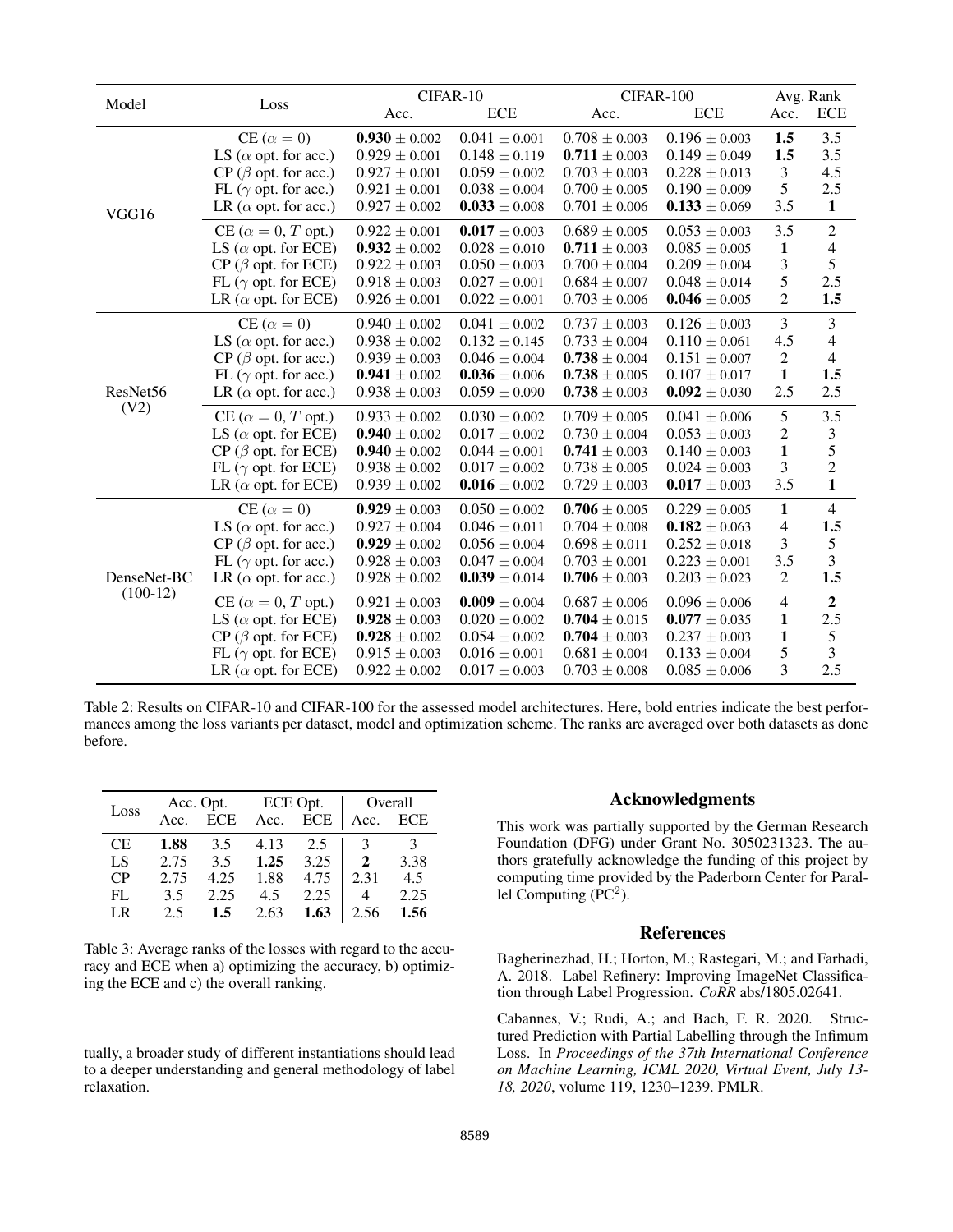Ciresan, D. C.; Meier, U.; Gambardella, L. M.; and Schmidhuber, J. 2010. Deep, big, simple neural nets for handwritten digit recognition. *Neural Computation* 22(12): 3207–3220.

Dubey, A.; Gupta, O.; Raskar, R.; and Naik, N. 2018. Maximum-Entropy Fine Grained Classification. In Bengio, S.; Wallach, H. M.; Larochelle, H.; Grauman, K.; Cesa-Bianchi, N.; and Garnett, R., eds., *Advances in Neural Information Processing Systems 31: Annual Conference on Neural Information Processing Systems, NeurIPS 2018, December 3-8, 2018, Montreal, Canada ´* , 635–645.

Dubois, D.; and Prade, H. 2004. Possibility Theory, Probability Theory and Multiple-Valued Logics: A Clarification. *Annals of Mathematics and Artificial Intelligence* 32: 35–66.

Guo, C.; Pleiss, G.; Sun, Y.; and Weinberger, K. Q. 2017. On calibration of modern neural networks. In *Proceedings of the 34th International Conference on Machine Learning, ICML 2017, Sydney, NSW, Australia, August 6-11, 2017*, volume 70 of *Proceedings of Machine Learning Research*, 1321–1330. PMLR.

He, K.; Zhang, X.; Ren, S.; and Sun, J. 2016. Identity mappings in deep residual networks. In *Proceedings of the 14th European Conference on Computer Vision, ECCV 2016, Amsterdam, The Netherlands, October 11-14, 2016, Part IV*, 630–645. Springer.

Hinton, G. E.; Vinyals, O.; and Dean, J. 2015. Distilling the Knowledge in a Neural Network. *CoRR* abs/1503.02531.

Huang, G.; Liu, Z.; van der Maaten, L.; and Weinberger, K. Q. 2017. Densely Connected Convolutional Networks. In *Proceedings of the IEEE Conference on Computer Vision and Pattern Recognition, CVPR 2017, Honolulu, HI, USA, July 21-26, 2017*, 2261–2269. IEEE Computer Society.

Hüllermeier, E.; and Cheng, W. 2015. Superset Learning Based on Generalized Loss Minimization. In Appice, A.; Rodrigues, P. P.; Costa, V. S.; Gama, J.; Jorge, A.; and Soares, C., eds., *Machine Learning and Knowledge Discovery in Databases - European Conference, ECML PKDD 2015, Porto, Portugal, September 7-11, 2015, Proceedings, Part II*, volume 9285 of *Lecture Notes in Computer Science*, 260–275. Springer.

Krizhevsky, A.; and Hinton, G. 2009. Learning multiple layers of features from tiny images. Technical report, University of Toronto, Toronto, Canada.

Krizhevsky, A.; Sutskever, I.; and Hinton, G. E. 2012. ImageNet Classification with Deep Convolutional Neural Networks. In Bartlett, P. L.; Pereira, F. C. N.; Burges, C. J. C.; Bottou, L.; and Weinberger, K. Q., eds., *Proceedings of the 26th Annual Conference on Neural Information Processing Systems, NIPS 2012, Lake Tahoe, NV, USA, December 3-6, 2012*, 1106–1114.

Kull, M.; Filho, T. S.; and Flach, P. 2017. Beta calibration: a well-founded and easily implemented improvement on logistic calibration for binary classifiers. In Singh, A.; and Zhu, J., eds., *Proceedings of the 20th International Conference on Artificial Intelligence and Statistics, AISTATS 2017, Fort Lauderdale, FL, USA, April 20-22, 2017*, volume 54

of *Proceedings of Machine Learning Research*, 623–631. PMLR.

LeCun, Y.; Bottou, L.; Bengio, Y.; and Haffner, P. 1998. Gradient-based learning applied to document recognition. *Proceedings of the IEEE* 86(11): 2278–2324.

Li, W.; Dasarathy, G.; and Berisha, V. 2020. Regularization via Structural Label Smoothing. In Chiappa, S.; and Calandra, R., eds., *23rd International Conference on Artificial Intelligence and Statistics, AISTATS 2020, Online [Palermo, Sicily, Italy], August 26-28, 2020*, volume 108 of *Proceedings of Machine Learning Research*, 1453–1463. PMLR.

Li, Y.; Yang, J.; Song, Y.; Cao, L.; Luo, J.; and Li, L. 2017. Learning from Noisy Labels with Distillation. In *Proceedings of the IEEE International Conference on Computer Vision, ICCV 2017, Venice, Italy, October 22-29, 2017*, 1928– 1936. IEEE Computer Society.

Lin, T.; Goyal, P.; Girshick, R. B.; He, K.; and Dollár, P. 2020. Focal Loss for Dense Object Detection. *IEEE Trans. Pattern Anal. Mach. Intell.* 42(2): 318–327.

Lukasik, M.; Bhojanapalli, S.; Menon, A. K.; and Kumar, S. 2020. Does Label Smoothing Mitigate Label Noise? In *Proceedings of the 37th International Conference on Machine Learning, ICML 2020, Virtual Event, July 13-18, 2020*, volume 119, 6448–6458. PMLR.

Müller, R.; Kornblith, S.; and Hinton, G. E. 2019. When Does Label Smoothing Help? In *Advances in Neural Information Processing Systems 32: Annual Conference on Neural Information Processing Systems, NeurIPS 2019, Vancouver, BC, Canada, December 8-14, 2019*, 4696–4705.

Naeini, M. P.; Cooper, G. F.; and Hauskrecht, M. 2015. Obtaining well calibrated probabilities using bayesian binning. In *Proceedings of the 29th AAAI Conference on Artificial Intelligence, Austin, Texas, USA, January 25-30, 2015*, 2901– 2907. AAAI Press.

Pereyra, G.; Tucker, G.; Chorowski, J.; Kaiser, L.; and Hinton, G. E. 2017. Regularizing Neural Networks by Penalizing Confident Output Distributions. *CoRR* abs/1701.06548.

Reed, S. E.; Lee, H.; Anguelov, D.; Szegedy, C.; Erhan, D.; and Rabinovich, A. 2015. Training Deep Neural Networks on Noisy Labels with Bootstrapping. In *Proceedings of the 3rd International Conference on Learning Representations, ICLR 2015, San Diego, CA, USA, May 7-9, 2015, Workshop Track Proceedings*.

Simonyan, K.; and Zisserman, A. 2015. Very Deep Convolutional Networks for Large-Scale Image Recognition. In *Proceedings of the 3rd International Conference on Learning Representations, ICLR 2015, San Diego, CA, USA, May 7-9, 2015*.

Srivastava, N.; Hinton, G. E.; Krizhevsky, A.; Sutskever, I.; and Salakhutdinov, R. 2014. Dropout: a simple way to prevent neural networks from overfitting. *J. Mach. Learn. Res.* 15(1): 1929–1958.

Szegedy, C.; Vanhoucke, V.; Ioffe, S.; Shlens, J.; and Wojna, Z. 2016. Rethinking the Inception Architecture for Computer Vision. In *Proceedings of the IEEE Conference on*